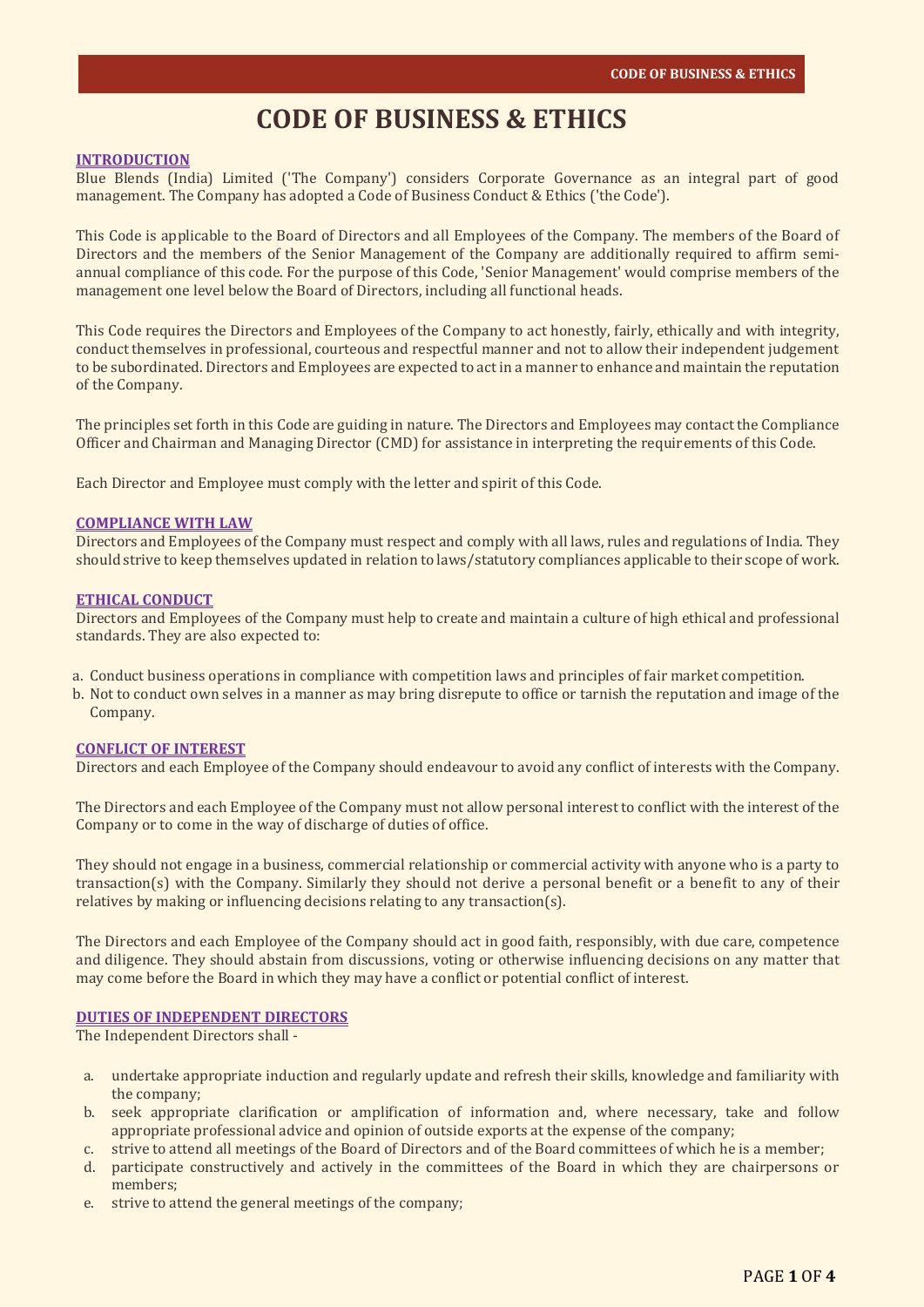- f. where they have concerns about the running of the company or a proposed action, ensure that these are addressed by the Board and, to the extent that they are not resolved, insist that their concerns are recorded in the minutes of the Board meeting;
- keep themselves well informed about the company and the external environment in which it operates;
- h. not to unfairly obstruct the functioning of an otherwise proper Board or committee of the Board;
- i. pay sufficient attention and ensure that adequate deliberations are held before approving related party transactions and assure themselves that the same are in the interest of the company;
- j. ascertain and ensure that the company has an adequate and functional vigil mechanism and to ensure that the interests of a person who uses such mechanism are not prejudicially affected on account of such use;
- k. report concerns about unethical behaviour, actual or suspected fraud or violation of the company's code of conduct or ethics policy;
- l. acting within his authority, assist in protecting the legitimate interests of the company, shareholders and its employees;
- m. not disclose confidential information, including commercial secrets, technologies, advertising and sales promotion plans, unpublished price sensitive information, unless such disclosure is expressly approved by the Board or required by law.

#### **FAIR DEALING**

Each Director and Employee of the Company shall endeavour to deal fairly with the Company's customers, suppliers, dealers, investors and competitors. No Director or Employee of the Company should take unfair advantage of anyone through manipulation, concealment, abuse of privileged information, misrepresentation of material facts, or any other unfair dealing practice.

#### **CORDIAL RELATIONS**

The Directors and Employees of the Company should make all efforts to establish cordial relationships with all stakeholders of the Company with whom they interface while carrying out their duties for the Company and must try to make positive contributions to the communities in which they perform such duties.

# **GIFTS AND BUSINESS ENTERTAINMENT**

The Directors and each Employee of the Company are prohibited from receiving, soliciting or offering any illegal or undue pecuniary or other advantage, (e.g. gifts, donation, hospitality) which are intended to obtain any improper business advantage. Directors and Employees of the Company may however, honour, accept and offer nominal gifts which are given customarily and are of a commemorative nature.

## **CORPORATE OPPORTUNITY**

The Directors and Employees of the Company shall not exploit for their own personal gain, opportunities that are discovered through the use of corporate property, information or position unless the opportunity is disclosed fully in writing to the Company's Board of Directors and the Board of Directors approve to pursue such opportunity.

The Directors and Employees of the Company are prohibited from:

- a. taking for themselves personally any opportunity that particularly belongs to the Company or is discovered through the use of corporate property, information, or position;
- b. using corporate property, information, or position for personal gain; and
- c. Competing with the Company.

#### **EQUAL OPPORTUNITY**

The Company provides equal opportunities to all Employees and aspirants for employment in the Company irrespective of gender, caste, religion, race or colour, merit being the sole differentiating factor.

If a Director or an Employee reasonably believes that a contemplated transaction might be a corporate opportunity or a competitive transaction, the Director or Employee should make full disclosure of such transaction to the entire Board through the Chief Financial Officer and seek Board's authorisation to pursue such transaction.

#### **SEXUAL HARASSMENT**

The Directors and each Employee shall maintain a work environment free from sexual harassment, whether physical, verbal or psychological. Disciplinary action shall be taken against any Director / Employee found in breach of this Code, which may include civil or criminal prosecution before competent Court of Law.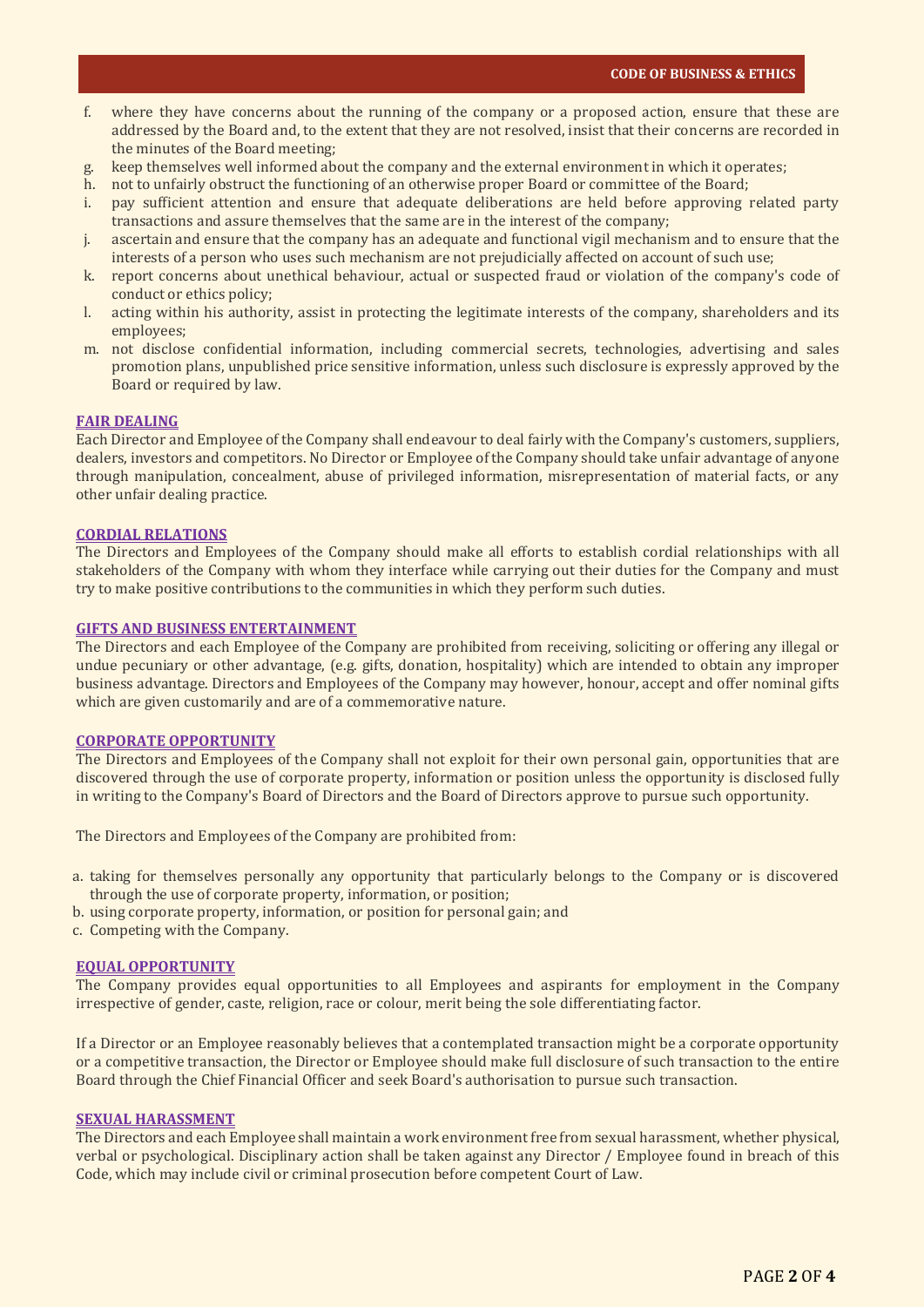# **CORPORATE SOCIAL RESPONSIBILITY, HEALTH & SAFETY**

The Company recognises its social responsibilities and aims at enhancing the quality of life of its workforce and their families. The Company pursues a clear policy dealing with employment practices, health and safety of its Employees. The Company provides working conditions, which are safe and healthy.

## **ENVIRONMENT PROTECTION**

The Company strives to preserve the environment by striking a balance between economic growth and preservation of the environment with due concern for ecology.

# **EMAIL AND INTERNET**

The Company provides email and internet facilities for the purpose of the Company's business. Posting and disseminating Company's information and data on Internet or voice mail or on private networks except for business exigencies is prohibited. The use of Internet facilities for accessing unauthorised, immoral websites from the computers provided by the Company is barred.

## **PROTECTION AND PROPER USE OF COMPANY'S ASSETS**

All Directors and Employees of the Company should protect the Company's assets from theft, carelessness, and waste which will have direct impact on the Company's profitability and to ensure their efficient use and restrain from using the Company's property or position for personal gain.

## **CONFIDENTIALITY**

The Company's confidential information is a valuable asset. The Company's confidential information includes product information, product plans and list of customers, dealers and Employees and financial information. All confidential information must be used for Company's business purpose only. Every Director and Employee must safeguard confidential information acquired during their association with the Company. *Confidential information, includes all non-public information that might be of use to competitors, or harmful to the Company, if disclosed.*

The Directors and Employees of the Company must maintain confidentiality of the information and shall not use confidential knowledge for their direct or indirect personal advantage or for the advantage of any other entity in which they have a direct or indirect interest.

## **ENCOURAGING THE REPORTING OF ILLEGAL OR UNETHICAL BEHAVIOUR**

The Company shall endeavour to ensure that it:

- a. encourages Employees to talk to their superiors and other appropriate personnel when in doubt about the best course of action in a particular situation;
- b. encourages Employees to report violation of laws, rules, regulations or the Company's Code of Conduct to appropriate personnel;
- c. assure Employees that the Company will not allow retaliation for reports made in good faith.

## **ACCURACY OF FINANCIAL RECORDS**

To ensure that all documents are accurate, timely and are properly authorised. Financial records are to be maintained in compliance with applicable accounting and financial reporting standards as applicable to the Company.

The Managing Director and each Employee shall ensure that the Company's financial information furnished to the Government/Regulators/Financial Institutions are authentic and accurate.

## **CONCURRENT EMPLOYMENT**

The Managing Director and Employees of the Company shall not accept employment or an office of responsibility or profit (such as a consultant or a director) with any other company nor provide 'freelance' services.

# **INSIDER TRADING**

Insider Trading is prohibited by both Law as well as by the Company's policy.

Directors and their relatives as also Employees of the Company and their 'immediate family' shall not derive any benefit or assist others to derive any benefit from the access to and possession of information about the Company, which is not in the public domain and thus constitute insider information. Insider Trading invokes severe penalties under the Regulations issued in India under the SEBI (Prohibition of Insider Trading) Regulations. "Price sensitive information" is an information, which relates directly or indirectly to a Company and which, if published, is likely to